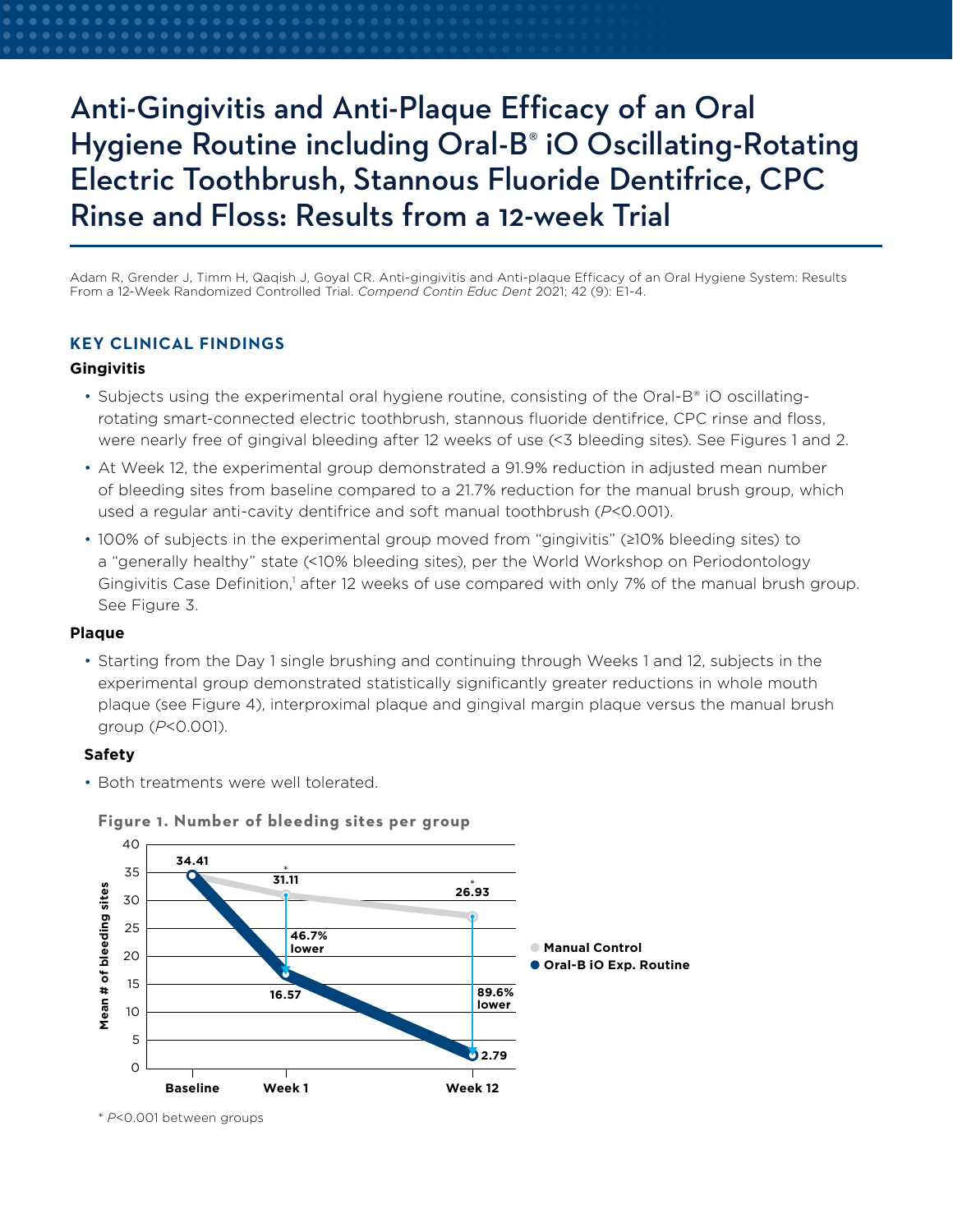**Figure 2. Depiction of actual number of bleeding sites**



**Figure 3. Percentage of subjects classified as healthy gingivitis case status (<10% bleeding sites)**



\* *P*<0.001 between groups



**Figure 4a. Whole mouth plaque: Day 1 pre- and post-brushing scores**

\* *P*<0.001 between groups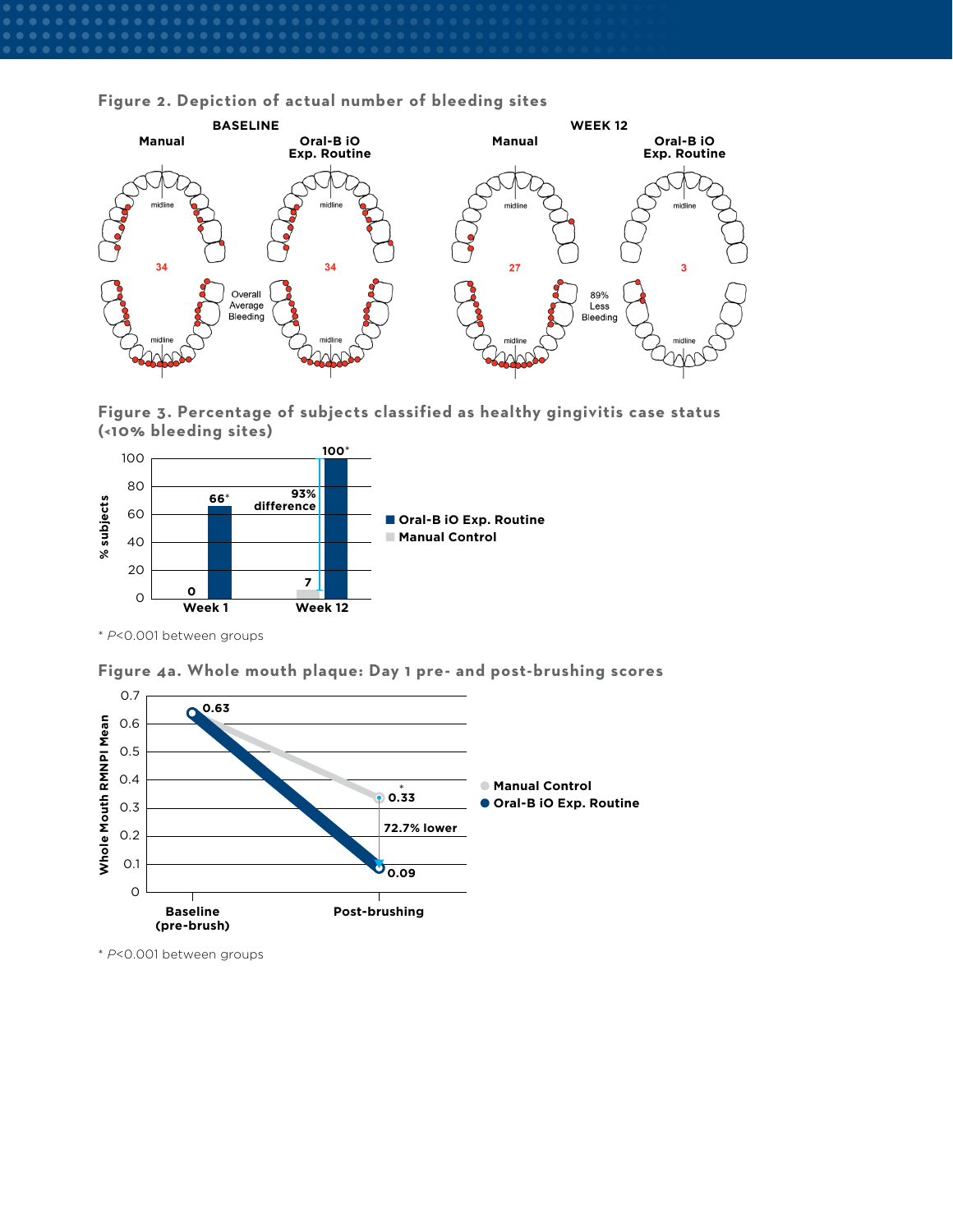



\* *P*<0.001 between groups; + Represents plaque 12-hours since last brushing

# **OBJECTIVE**

To evaluate the anti-gingivitis and anti-plaque efficacy of an experimental oral hygiene routine (novel oscillating-rotating electric toothbrush, stannous fluoride dentifrice, CPC rinse and floss) versus a control (standard anti-cavity dentifrice and soft manual toothbrush).

# **METHODS**

This was a 12-week, single-center, examiner-blind, 2-treatment, open label, parallel group, randomized study design.

Subjects with evidence of gingivitis and plaque were enrolled in the study, stratified based on baseline scores and randomized to one of two treatment groups:

## • **Experimental oral hygiene routine**

- Oral-B® iO oscillating-rotating electric rechargeable toothbrush with micro-vibrations and Ultimate Clean brush head (M7/OR015)
- 0.454% stabilized stannous fluoride dentifrice (Crest® Gum Detoxify™ Toothpaste)
- 0.07% cetylpyridinium chloride (CPC) rinse (Crest® PRO-HEALTH™ Multi-Protection Mouthwash) and
- Oral-B® Glide™ PRO-HEALTH™ Advanced Floss

# • **Manual brush control group**

- Oral-B® Indicator™ manual toothbrush
- 0.243% sodium fluoride dentifrice (Crest® Cavity Protection)

Subjects were instructed to brush twice a day for 12 weeks. Subjects in the experimental oral hygiene routine group were instructed to use the app on their Smartphone when brushing for the duration of the study.

Plaque measurements were taken at Baseline (pre- and post-brushing), Week 1, and Week 12 visits (both pre-brushing only) using the Rustogi Modification of the Navy Plaque Index. Gingivitis measurements were taken at Baseline, Week 1, and Week 12 visits using the Modified Gingival Index (MGI) and Gingival Bleeding Index (GBI). Subjects were instructed to abstain from any oral hygiene for 12 hours prior to all visits.

59 of 60 subjects completed the trial; 30 in the manual control group and 29 in the experimental group.